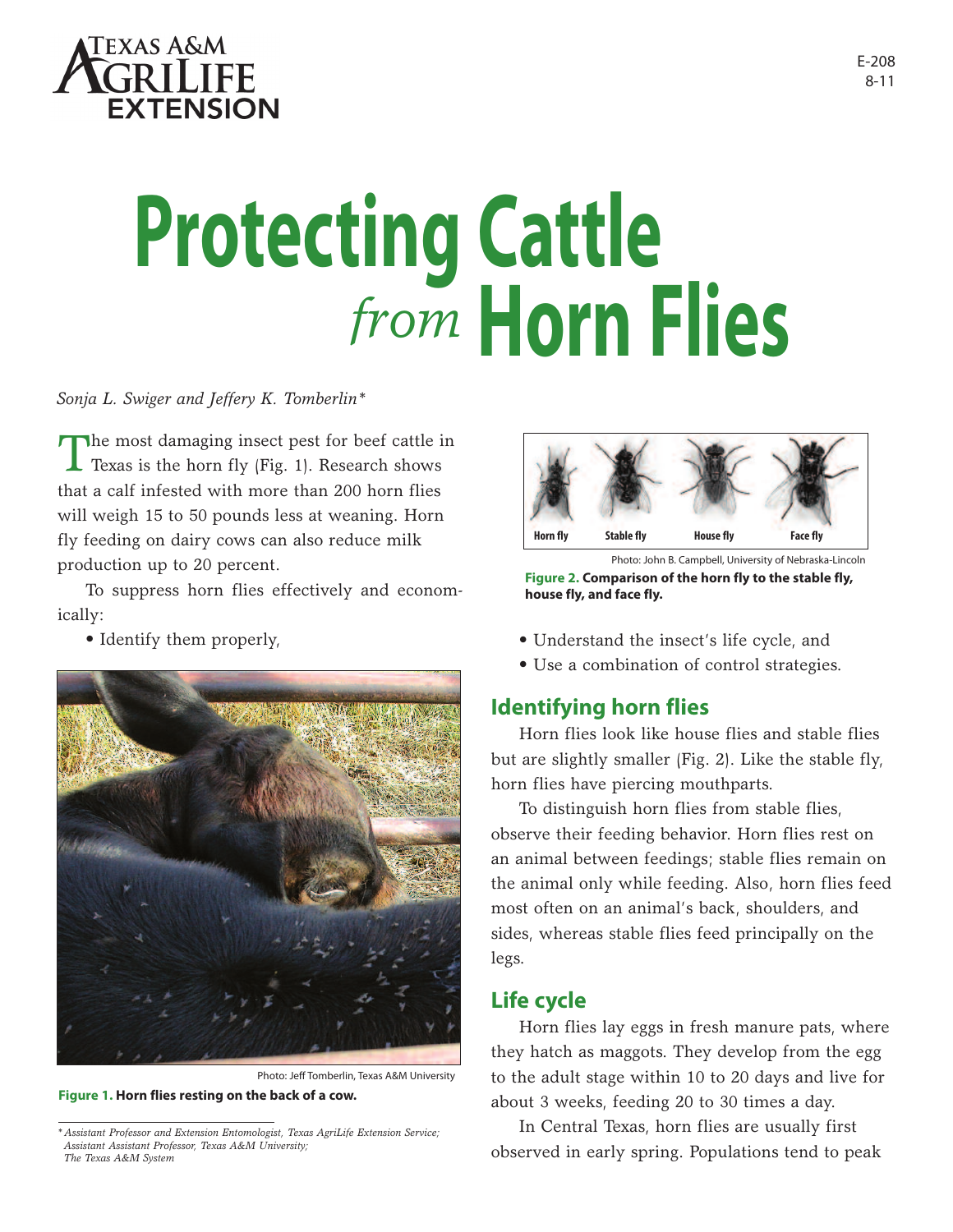in early summer, then decline when the weather becomes hot and dry. In the fall, horn fly populations usually surge again when the temperatures drop and rainfall increases. Generally, they are no longer a problem after October or November, depending on when temperatures start to drop.

# **Control methods**

To suppress horn fly populations efficiently, use an integrated pest management (IPM) approach. IPM relies on multiple tactics including cultural, biological, and chemical methods to suppress insect pests.

*Biological control:* Parasitic wasps suppress horn fly populations naturally. Producers who want to use parasitic wasps to control horn flies can order fly pupae parasitized with the wasps from insectaries in Texas or across the United States.

The parasitized pupae are best used around barns where manure accumulations allow for the development of fly pests. However, research has not proven that releasing parasitic wasps suppresses horn flies or that the use of parasitized pupae reduces them in pasture situations.

Dung beetles and fire ants also suppress horn fly populations. Dung beetles compete for manure use and shrink the manure pats where horn fly larvae grow. Be careful when applying pesticides moxidectin and, to a greater extent, avermectin kill dung beetles.

Fire ants feed on horn fly larvae and pupae, thus reducing the number of horn fly adults. Fire ant control is effective when horn fly populations are small, but as they increase in the summer, the impact is not as apparent.

A walk-through trap designed to collect horn fly adults from cattle can also lower populations. For more information and design instructions, see http://extension.missouri.edu/publications/DisplayP  $ub.$ aspx? $P = G1195$ .

*Cultural methods:* Remove and properly dispose of fresh manure from barns and stalls to interrupt

the horn fly's life cycle and help prevent new populations from developing.

*Chemical control:* Several chemical control methods can help reduce the number of horn flies on cattle: ear tags, sprayers and dusters, feed additives, and boluses. To prevent resistance, rotate chemical classes of insecticide products each year and even within a year—if a mid-to-late season horn fly increase warrants further insecticide applications.

## **Ear tags**

Ear tags (Table 1) are 2- to 3-inch plastic tags impregnated with an insecticide and attached to a cow's ear. Several insecticides are formulated for use in ear tags and many brands are available. This large selection can make it difficult to decide which tag to use. For descriptions of several types of ear tag products, see

http://insects.tamu.edu/extension/publications/ epubs/eee-00047.cfm.

These guidelines will help you use ear tags effectively:

- Avoid tagging cattle until there are more than 200 horn flies per cow. This delay minimizes the chance for the flies to develop early-season resistance to the insecticide in the tag. If you do not tag cattle until the horn flies appear, the tags will remain effective late in the year when horn fly populations rise.
- Read the ear tag labels carefully to determine when to remove them from the animals, and do not use the tags beyond their recommended useful life. If left in longer, the flies are exposed to lower insecticide doses, which may increase chances for fly populations to develop resistance.
- Rotate classes of insecticides (not brand names of tags) every year. Most ear tags contain one of two classes of insecticide pyrethroid and organophosphate. If you use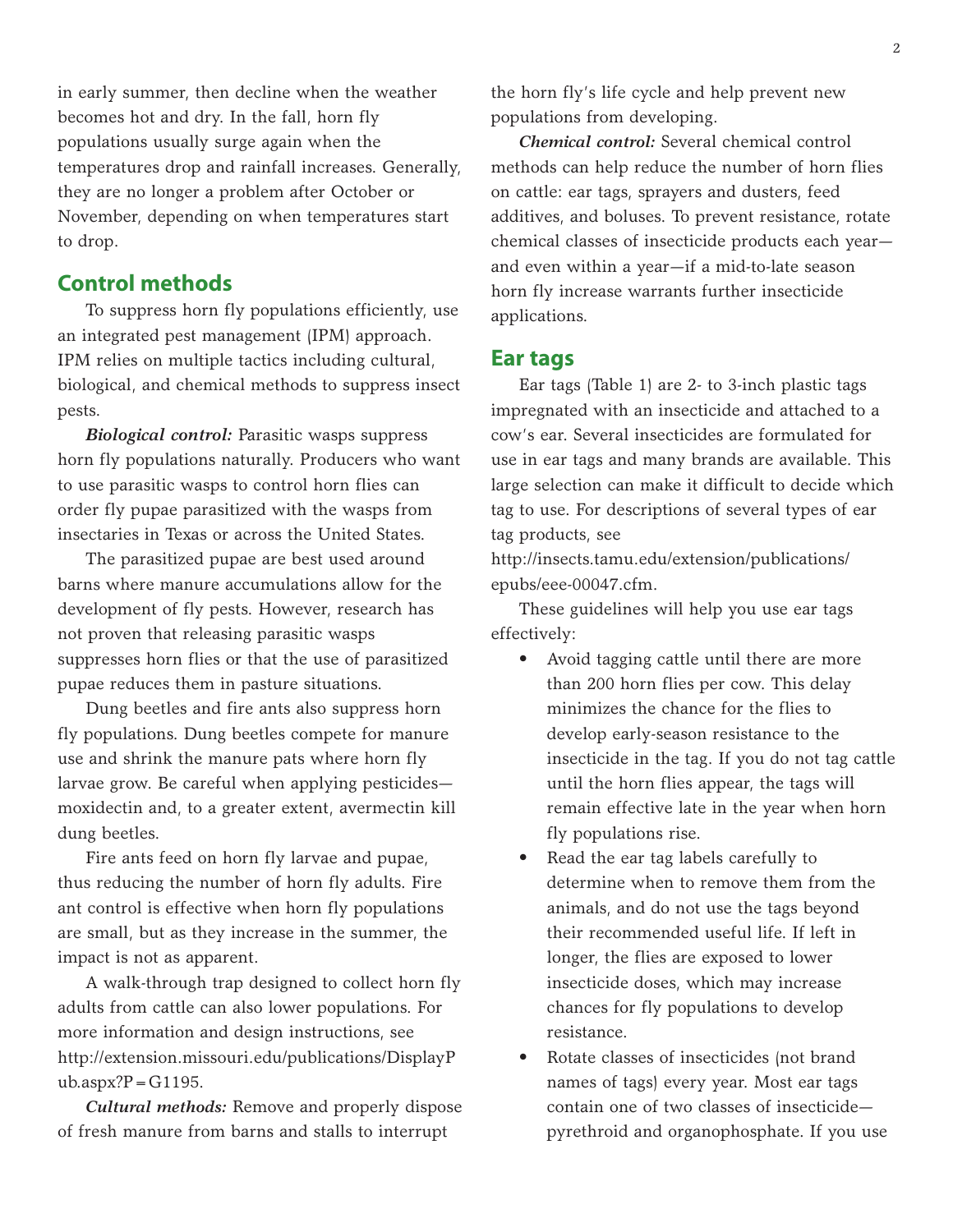**Table 1.** Various insecticides used to suppress horn flies on cattle. Please read the label to determine if the product is approved for use on lactating animals.

| <b>Insecticide and dosage</b>                                                    | <b>Method</b>                                | <b>Comments</b>                                                                                  |
|----------------------------------------------------------------------------------|----------------------------------------------|--------------------------------------------------------------------------------------------------|
| <b>Sprays</b>                                                                    |                                              |                                                                                                  |
| Permethrin (pyrethroids):                                                        |                                              |                                                                                                  |
| GardStar 40 percent<br>4 fl oz / 25 gal water<br>4 fl oz / 25 gal water          | High pressure spray<br>Low pressure spray    | 1 qt coarse spray per animal.                                                                    |
|                                                                                  |                                              | See label for other spray considerations.                                                        |
| Atroban 11 percent EC                                                            |                                              | 1 qt coarse spray per animal.                                                                    |
| 1 pt/50 gal water<br>Permectrin II<br>8 oz/50 gal water                          | Use 0.5 to 1 gal spray per<br>animal         |                                                                                                  |
| Rabon + Vapona                                                                   |                                              |                                                                                                  |
| Ravap<br>23 percent + 5.3 percent =<br>2 qt/100 gal water                        | Use 0.5 to 1 gal spray per<br>animal         | Treatment interval no less than 10 days.<br>No waiting period.                                   |
| <b>Pour-ons</b>                                                                  |                                              |                                                                                                  |
| Cyfluthrin 1 percent                                                             |                                              |                                                                                                  |
| CyLence                                                                          | Ready-to-use                                 | Read the label for proper rate based on<br>weight of the animal.                                 |
| Gamma-cyhalothrin                                                                |                                              |                                                                                                  |
| StandGuard                                                                       | Ready-to-use                                 | Read the label for proper rate based on<br>the weight of the animal.                             |
| Lambda-cyhalothrin                                                               |                                              |                                                                                                  |
| Saber                                                                            | Ready-to-use                                 | Read the label for proper rate based on<br>the weight of the animal.                             |
| Ultra Saber                                                                      | Ready-to-use                                 | Read the label for proper rate based on<br>the weight of the animal.                             |
| Permethrin: pyrethroids                                                          |                                              |                                                                                                  |
| Synergized DeLice 1 percent<br>+ 1 percent PBO1<br>0.5 fl oz /100 lb body weight | Ready-to-use<br>Maximum 5 fl oz / animal     | Pour along the back of the animal. Do<br>not treat more often than every 14 days.                |
|                                                                                  |                                              | PBO <sup>1</sup>                                                                                 |
| Brute 10 percent                                                                 | Ready-to-use                                 | Follow label directions.<br>Read the label for proper rate based on<br>the weight of the animal. |
| Atroban 1 percent-DeLice<br>Permectrin CDS<br><b>Boss</b>                        | Ready-to-use<br>Ready-to-use<br>Ready-to-use |                                                                                                  |
| <b>Ultra Boss</b>                                                                | Ready-to-use                                 |                                                                                                  |
| <b>Ear tags</b>                                                                  |                                              |                                                                                                  |
| Organophosphate tags:                                                            |                                              |                                                                                                  |
| Diazinon 18-21 percent<br><b>Terminator II</b><br>Optimizer                      | Read the label.                              | Follow label directions.                                                                         |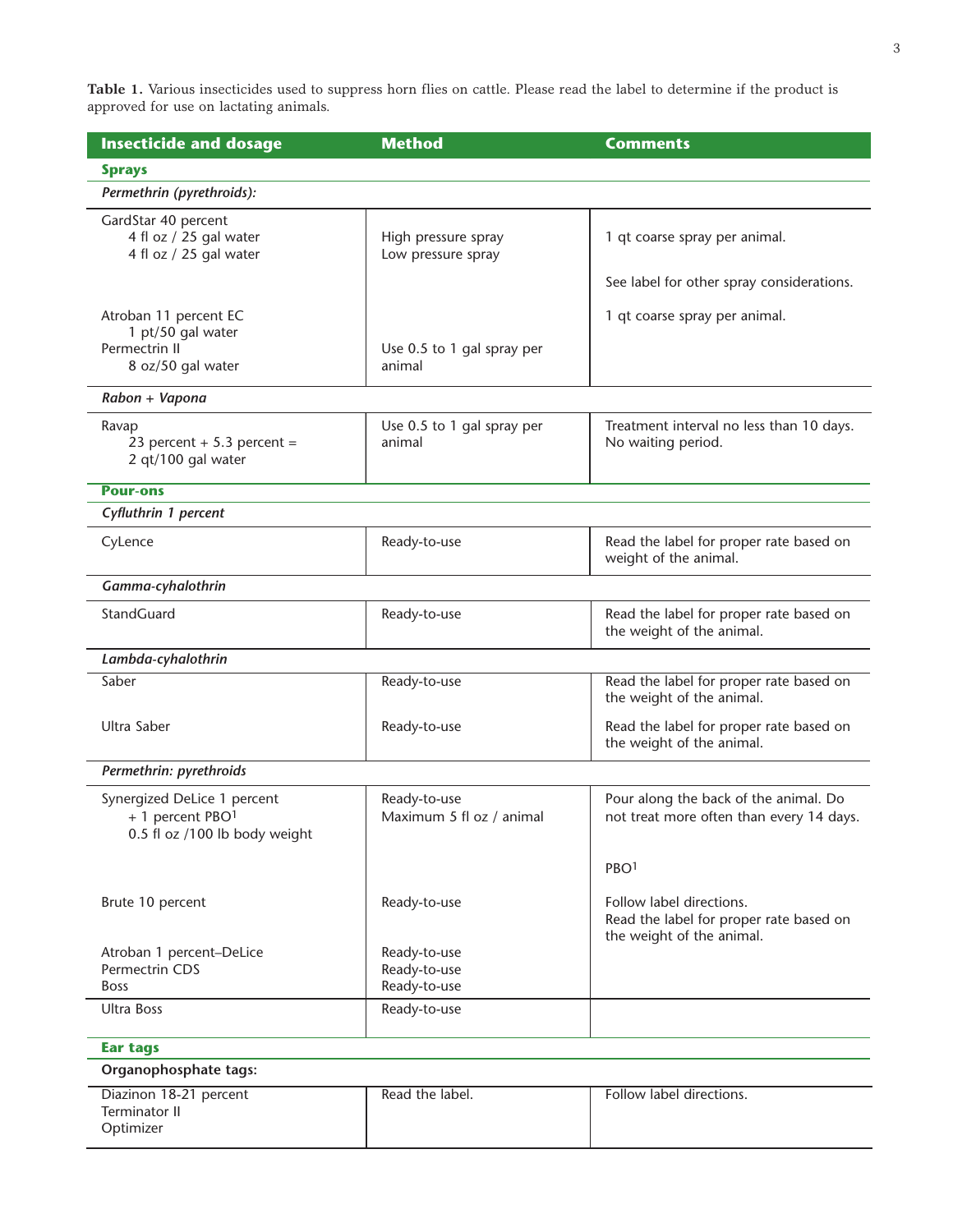| <b>Insecticide and dosage</b>                                           | <b>Method</b>   | <b>Comments</b>          |
|-------------------------------------------------------------------------|-----------------|--------------------------|
| Organophosphate tags (continued)                                        |                 |                          |
| Diazinon 40 percent<br>Patriot                                          | Read the label. | Follow label directions. |
| Diazinon 30 percent +<br>Chlorpyrifos 10 percent<br>Warrior             | Read the label. | Follow label directions. |
| Pirimiphos-methyl 20 percent<br>Dominator                               | Read the label. | Follow label directions. |
| Diazinon 35 percent +<br>Coumaphos 15 percent<br>Corathon               | Read the label. | Follow label directions. |
| <b>Pyrethroid tags:</b>                                                 |                 |                          |
| Permethrin 10 percent<br>GardStar Plus                                  | Read the label. | Follow label directions. |
| Beta-cyfluthrin 15 percent<br>CyGuard                                   | Read the label. | Follow label directions. |
| Zeta-cypermethrin 10 percent +<br>PBO <sup>1</sup> 20 percent<br>Python | Read the label. | Follow label directions. |
| Python Magnum                                                           |                 | PBO <sup>1</sup>         |
| Lambda-cyhalothrin 10 percent +<br>PBO 13 percent<br>Saber Extra        | Read the label. | Follow label directions. |
| $\sim$ $\sim$ $\sim$<br>.                                               |                 |                          |

### **Combination ear tags with pyrethroids:**

| Lambda-cyhalothrin $6.8$ percent $+$<br>Pirimiphos-methyl 14 percent | Read the label. | Follow label directions. |
|----------------------------------------------------------------------|-----------------|--------------------------|
| Double Barrel                                                        |                 |                          |

### **Backrubber applications**

Mix the insecticide formulations listed below as directed on the label for use in homemade or commercial backrubbers. Backrubbers are most effective when placed in a forced-use situation such as gateways, doors, or alleyways. Install them so that all animals use them once a day. If backrubbers cannot be installed in a forced-use situation, place them in areas where animals often loaf. To be effective, backrubbers must be maintained and filled often. Use only No. 2 diesel fuel, No. 2 fuel oil, or an approved backrubber oil to mix insecticides for backrubbers. **Do not use fresh or used motor oils.**

# **Coumaphos** Co-Ral 11.6 percent ELI Restricted-use pesticide Co-Ral 5.8 percent Livestock Insecticide Spray (LIS) Backrubbers only 4 qt/13 gal (9.75 oz/gal) of No. 2 fuel oil or No. 2 diesel fuel **Malathion** Malathion 57 percent EC Backrubbers Backrubbers Follow label instructions for mixing.<br>
2.25 pt/4 gal of No. 2 diesel fuel Backrubbers No waiting period before slaughter No waiting period before slaughter for<br>any of these materials or approved backrubber oil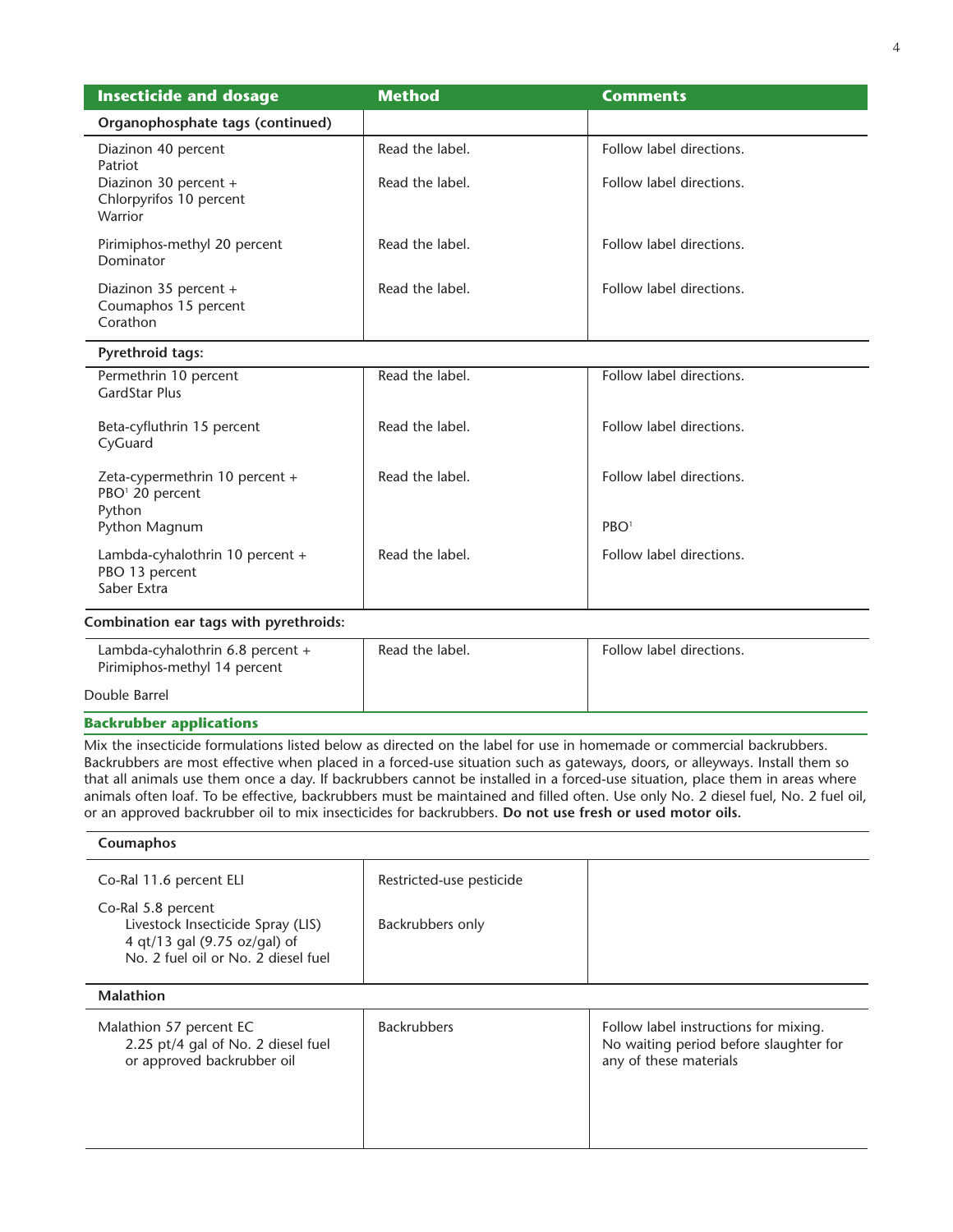| <b>Insecticide and dosage</b>                                                                               | <b>Method</b> | <b>Comments</b>  |
|-------------------------------------------------------------------------------------------------------------|---------------|------------------|
| <b>Backrubber applications (continued)</b>                                                                  |               |                  |
| Rabon + Vapona                                                                                              |               |                  |
| (Ravap) 23 percent + 5.7 percent<br>1 gal/25 gal diesel or<br>5 oz/1 gal diesel                             |               |                  |
| Permethrin                                                                                                  |               |                  |
| Permectrin 10 percent EC<br>1 qt/20 gal No. 2 diesel fuel or<br>approved backrubber oil                     |               |                  |
| GardStar 40 percent EC<br>4 oz/10 gal No. 2 diesel fuel or<br>suitable mineral oil                          |               |                  |
| Permectrin II<br>1 qt/20 gal No. 2 diesel fuel or<br>approved backrubber oil                                |               |                  |
| Atroban 11% EC<br>1 pt/10 gal No. 2 diesel fuel or<br>approved backrubber oil                               |               |                  |
| Synergized DeLice 1 percent + 1 percent<br>PBO<br>1 pt/gal No. 2 diesel fuel or<br>approved backrubber oil. |               | PBO <sup>1</sup> |
| <b>Phosmet</b>                                                                                              |               |                  |
| Prolate<br>1 gal/50 gal No. 2 diesel fuel or<br>approved backrubber oil                                     |               |                  |

'PBO = piperonyl butoxide, a material that increases the effectiveness of some pyrethrin and pyrethroid insecticides

the same class of insecticide 2 years in a row, horn flies can quickly become resistant.

• Do not use ear tags that contain both pyrethroids and organophosphates. These combination tags do not slow resistance development and may actually increase it.

## **Sprayers and dusters**

Free-range cattle can be treated with small sprayers and dusters powered electrically from the back of a truck. Although sprays (Table 1) can also be applied during seasonal roundups, they usually do not suppress horn flies for long.

## **Feed additives**

Confined and free-range cattle can be given feed additives that suppress horn flies. These products contain insecticides that pass through the animal's digestive system and remain in the manure where horn fly maggots develop. But, the herd will still be susceptible to biting flies moving from neighboring properties.

One disadvantage of feed additives is that it is difficult to regulate each cow's feed intake. Some animals might take in the proper amount; others might receive too little.

## **Boluses**

Another method for controlling horn flies is boluses, which look like large pills. Boluses are